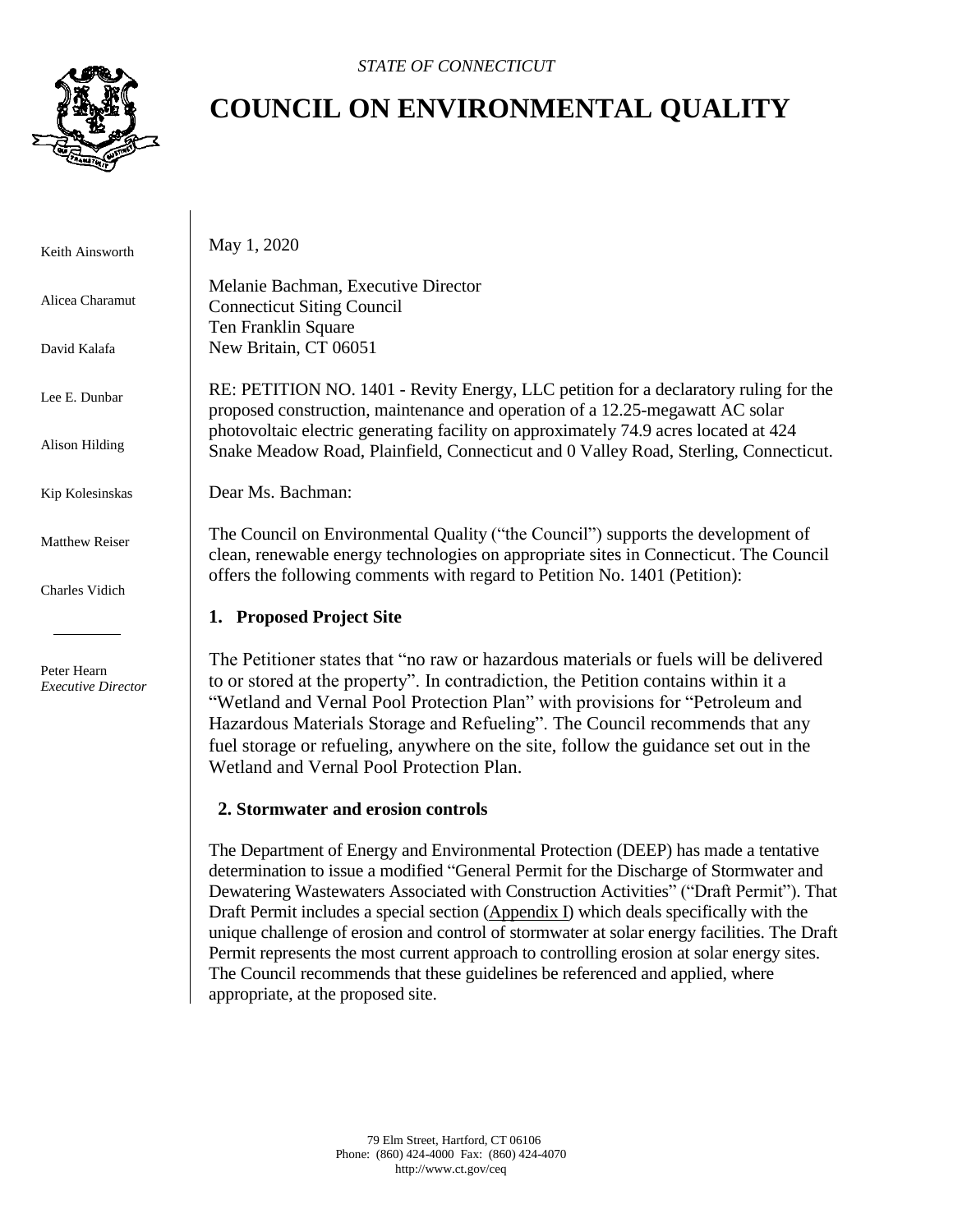### **3. Historic Resources**

The Petitioner stated that the State Historic Preservation Office recommended, in writing on March 15, 2019, that a Phase 1B professional cultural resources assessment and reconnaissance survey be completed for those areas that have a moderate/high archaeological sensitivity on the proposed site. The Petitioner further states that the Phase 1B survey is not complete and that it would be provided at a later date. The Council suggests that the lack of information regarding the potential presence of historic/archeological resources on the proposed site is a deficiency and should be corrected before work commences, if approved.

# **4. Forest and Farmland**

The Council commends the Petitioner for proposing to "immediately reclaim disturbed areas with the planting of native species, which would consist of a pollinator-friendly seed mix.

The proposed project is greater than two megawatts in capacity and was not accepted in response to a solicitation prior to July 1, 2017 from the Department of Energy and Environmental Protection (DEEP). The Petitioner is required, therefore, to provide written correspondence from the Department of Agriculture that the proposed project "will not materially affect the status of such land as prime farmland" and from DEEP that the proposed project "will not materially affect the status of such land as core forest", consistent with Connecticut General Statutes Sec.16-50k(a). Though the Petitioner states that the proposed project will not impact Prime Farmland Soils, affirmation of that assertion is required from the Department of Agriculture. Likewise, the two (2) core forest blocks, totaling 172 acres could be significant and important to forest-dwelling birds, mammals and reptiles. The DEEP must make a determination that the project "will not materially affect the status of such land as core forest".

# **5. Wildlife**

The Petitioner indicated that approximately 37 acres of trees will be removed for the proposed project. The proposed project schedule (Appendix C) identifies tree clearing during September and October to protect Northern Long Eared Bat (NLEB) and other bat species that may be seasonally present on the proposed project site, the Council recommends that, if approved, no tree clearing activities be allowed during bat roosting periods.

The Council suggests that an approximately six inch gap be maintained at the bottom of the proposed six foot tall security fence that would surround the proposed project to allow for migration of small wildlife, if consistent with safety requirements

The Petitioner has stated that potential adverse impacts to nearby vernal pool or wetland resources would be minimized if the Wetland and Vernal Pool Protection Plan (WVPPP) is properly implemented and maintained during construction activities. The Council commends the Petitioner for proposing to implement a "Wetland and Vernal Pool Protection Plan" and to utilize an independent environmental monitor to: 1) educate construction personnel on how to implement the WVPPP and 2) monitor the site for proper adherence to the WVPPP, Development and Management Plan, and the various permits that will be required if the proposed project is approved.